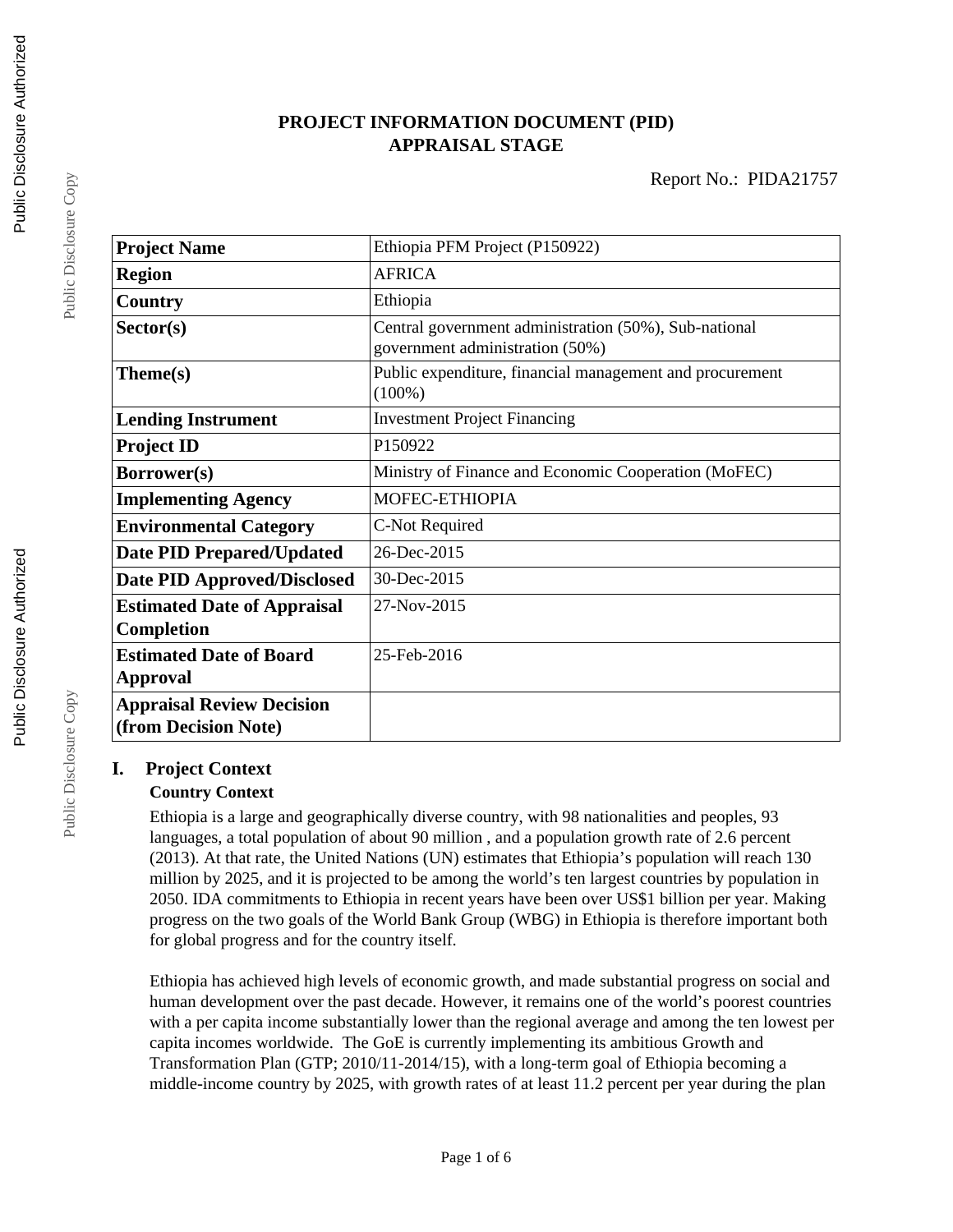period. To achieve these goals and objectives, the GoE has followed a "developmental state" model with a strong role government role in many aspects of the economy. It has prioritized key sectors, such as industry and agriculture, as drivers of sustained economic growth and job creation. The GTP also reaffirms the GoE's commitment to human development.

The WBG Country Partnership Strategy (CPS) for FY2013-2016 establishes the principles for engagement within this framework, as recently reviewed in the 2014 CPS Progress Report. The CPS supports the GoE in implementing the GTP. It includes two primary pillars, and seven strategic objectives. Pillar One (Fostering competitiveness and employment) aims to support Ethiopia in achieving the following strategic objectives: (i) a stable macroeconomic environment; (ii) increased competitiveness and productivity (a particular focus for IFC); (iii) increased and improved delivery of infrastructure; and, (iv) enhanced regional integration. Pillar Two (Enhancing resilience and reducing vulnerabilities) aims to support Ethiopia through: (v) improving delivery of social services; and, (vi) comprehensive social protection and risk management. The CPS also has a foundation of: (vii) good governance and state building. In line with the GTP, gender and climate change have been included as cross-cutting issues in the CPS. The CPS Progress Report reconfirmed these strategic objectives, while noting that the WBG will place renewed emphasis on: a stable macroeconomic environment; increased competitiveness and productivity; regional integration; and the urbanization process.

#### **Sectoral and institutional Context**

Public Financial Management in Ethiopia has been strengthened in conjunction with the country's efforts to improve service delivery for the last fifteen years. Ethiopia has pushed the expansion of basic service delivery and attainment of MDGs through a decentralized delivery model. Since about 2004, several development partners (DPs), including IDA, have supported this process of decentralization and local empowerment, initially via direct budget support, and, from 2006, via the multi-donor funded Protection of Basic Services (PBS) programs. Under PBS, donors have pooled funds with the Government's own-revenues to finance the Federal Block Grants to sub-national levels. These block grants have, in turn, financed inter alia expansion in the delivery of core basic services. PBS has adopted a two-pronged approach, focusing on the supply-side and demand-side of accountability around public budgets and services, thus, introducing new levels of openness in the public budget system.

GoE has fully recognized that a key tool for improved service delivery is a strong public financial management system. Services can only be delivered with value-for-money if funds are available in a timely manner to spending units, and there is proper accountability, transparency and reporting. Responsibility for ensuring that the PFM system is designed to achieve these goals rests with the Ministry of Finance and Economic Cooperation (MOFEC). On expenditures, the reform program has been led by the Director for the Expenditure Management and Control Program (EMCP). The vision statement for EMCP is to establish a PFM system that is "modern, efficient, effective, and supportive to economic growth, governed by law and strengthened by skilled manpower and modern technology."

PEFA ratings for GoE for 2014 shows that Ethiopia has progressed from being ranked in the top half of countries in the Africa region in 2007 to now being ranked in the top 10 percent. The key findings are that, in terms of budget credibility, Ethiopia has improved its performance over the last three years, bills are cleared on time, there are no arrears, payroll systems are robust, the internal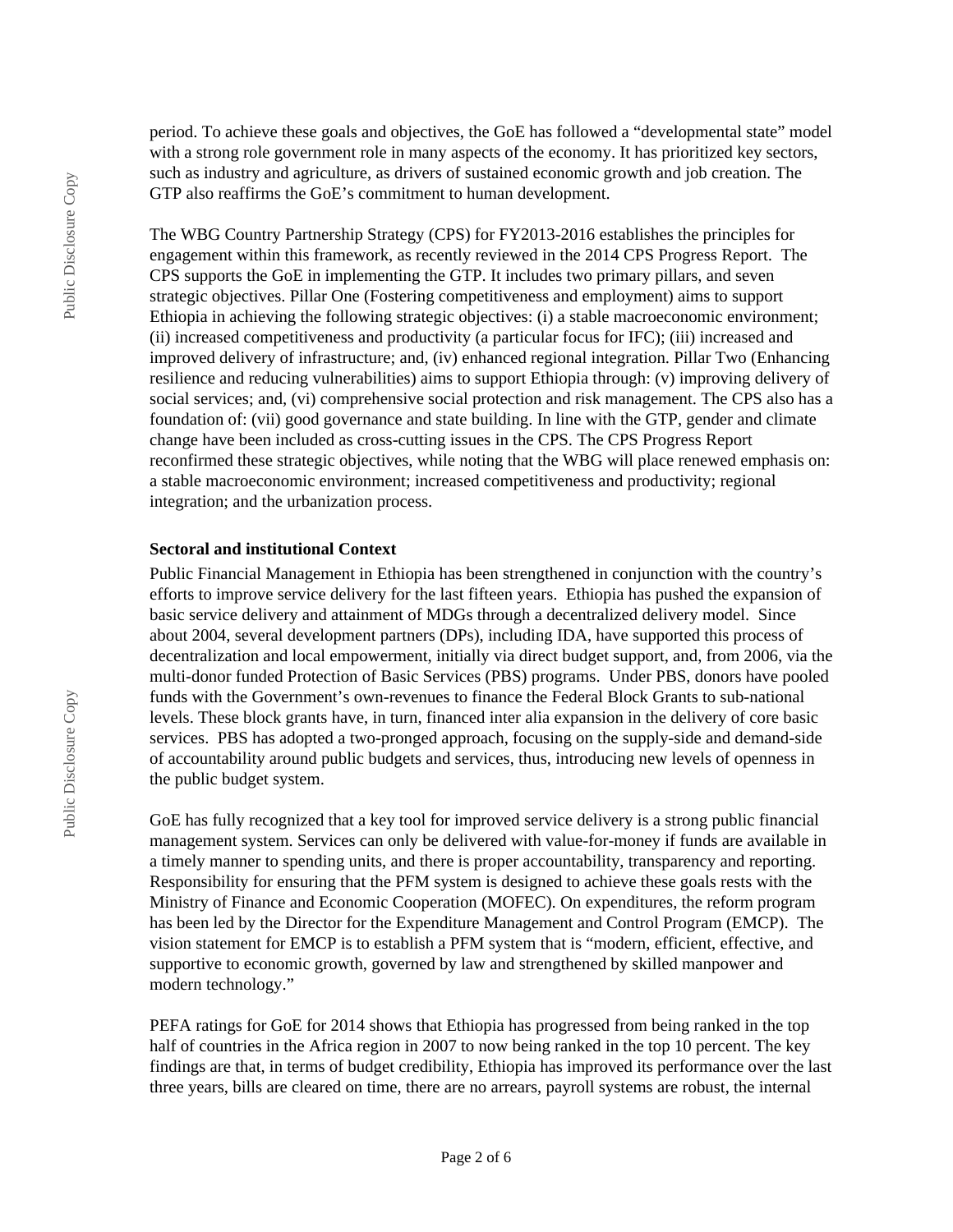control system is comprehensive, the inter-governmental fiscal transfer system works well and cash transfers are predictable up to the local government level. Audit coverage at the Federal level has increased and audit reports are produced in a timely manner. At the federal and regional level, fiscal spending reports are prepared on a monthly basis with no more than a four weeks' lag, and quarterly reports are available after two weeks at the end of the quarter. The main weaknesses identified at the Federal level relate to tax collection, public access to budget information, a medium-term perspective in budgeting, unreported extra-budgetary operations and parliamentary oversight.

The 2014 PEFA assessments for six regions show major improvements from the baseline in 2007 and the update in 2010. However, the overall ratings for the Regions are not as strong as those for the Federal Government, a typical finding in developing countries. Some of the areas that the regions need to focus on are: improving the extent of unreported government operations; effectiveness in collection of tax payments; comprehensiveness of information included in budget documents; weaknesses in multi-year planning; composition of expenditure out-turn compared to the original budget; and, availability of information received by service delivery units.

Several systems- strengthening initiatives are currently underway – a key one relates to information systems and related behavioral changes. The legacy system (IBEX) has contributed significantly to recent PFM progress, but now faces technical and functional limitations. It does not enable electronic connectivity with the core banking system, offers no support for Electronic Funds Transfer (EFT), no support for program- based budgeting, payroll, commitment control, purchasing or inventory management. Because of these challenges, the MOFEC initiated the development of a modern Integrated Financial Management Information System (IFMIS) in 2010, based on a webbased commercial off-the-shelf software, which includes nine modules. The IFMIS pilot implementation was initiated in 6 federal public bureaus in February 2014, and 5 new pilot federal sites were added in May 2015. Implementation of the nine modules is expected to improve core PFM work processes and related behaviors in areas such as budgeting, accounting, cash management, payroll, inventory management, and management of fixed assets.

Another area of strengthening initiatives is the institutionalization of PFM training. The plan is to update and revise training materials, develop a ladder of qualifications, focus on improving quality by having the training delivered through certified trainers, and shifting the delivery mechanism to seven management institutions located across the country. This initiative is critical, given the high staff turnover at all levels of government and the need to develop specialized competencies given the move to more sophisticated systems such as the IFMIS.

A recent study found that Ethiopia needs to improve procurement system--all processes are manual and most of them are repetitive for off-the-shelf goods. Market research and data management to monitor performance is weak, oversight over procurement activities is weak with low audit coverage. There is an urgent need to modernize and automate procurement practices. A priority for the GoE during the next five years is the introduction of an eGP (e-Government Procurement) system – to improve efficiency and accountability in the procurement process and also reduce costs. This intervention will be supported under this project and funding will be provided for linking the eGP system to the IFMIS. Four other critical PFM areas that GoE tries to improve with support from the project are: (i) the professional accountancy profession; (ii) external audit; (iii) Parliamentary oversight; and, (iv)Anti-Corruption agencies.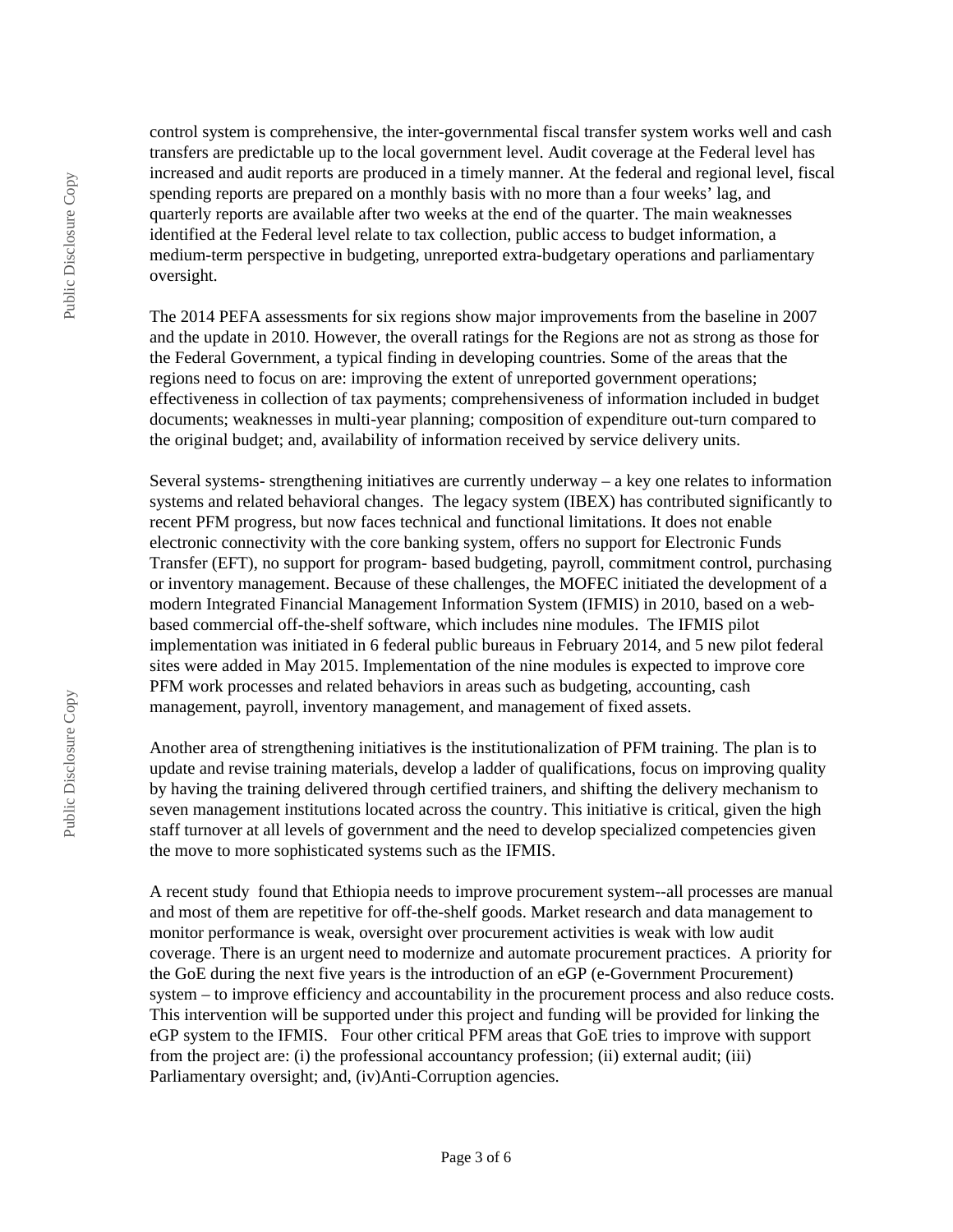#### **II. Proposed Development Objectives**

1. The PDO is to improve efficiency, transparency and accountability of public expenditure at the federal and regional levels.

#### **III. Project Description**

#### **Component Name**

Expenditure Management and Information Systems Support

#### **Comments (optional)**

The objective of this component is to support the government in implementing the next generation of PFM reforms

#### **Component Name**

Accountability Institutions

#### **Comments (optional)**

This component aims at supporting accountability institutions in the performance of their tasks. This component is especially important considering the repeated assessments that indicate that audit and oversight institutions are the weakest link in the PFM chain in Ethiopia.

#### **Component Name**

Program Management, Monitoring and Evaluation and Capacity Building

#### **Comments (optional)**

To ensure project implementation, the effective monitoring and evaluation of results and a consistent and effective approach to capacity development, the project would support program management and co-ordination related tasks.

#### **IV. Financing** *(in USD Million)*

| Total Project Cost:                         | 33.00 | Total Bank Financing: 33.00 |       |
|---------------------------------------------|-------|-----------------------------|-------|
| Financing Gap:                              | 0.00  |                             |       |
| <b>For Loans/Credits/Others</b>             |       | Amount                      |       |
| <b>BORROWER/RECIPIENT</b>                   |       |                             | 0.00  |
| International Development Association (IDA) |       |                             | 33.00 |
| Total                                       |       |                             | 33.00 |

#### **V. Implementation**

The project will be implemented by MoFEC under the division dealing with the Expenditure Management and Control Program (EMCP). EMCP has been leading PFM reforms since 1996 and it is due to the leadership of EMCP / MoFEC that Ethiopia has achieved such remarkable progress in strengthening government systems. Implementation of this project will be mainstreamed into government systems with minimal additional requirements.

There is already an existing EMCP Steering Committee (ESC). This is a high level PFM policy and implementation review body that is chaired by the Minister of Finance. Members of this Committee are the BoFED Heads of the Regions as well as PFM reform directorates within MoFEC. The membership of this body will be expanded to include the Federal Auditor General, the Director General of the Federal Public Procurement and Property Administration Agency (FPPA) and the Head of the AABE.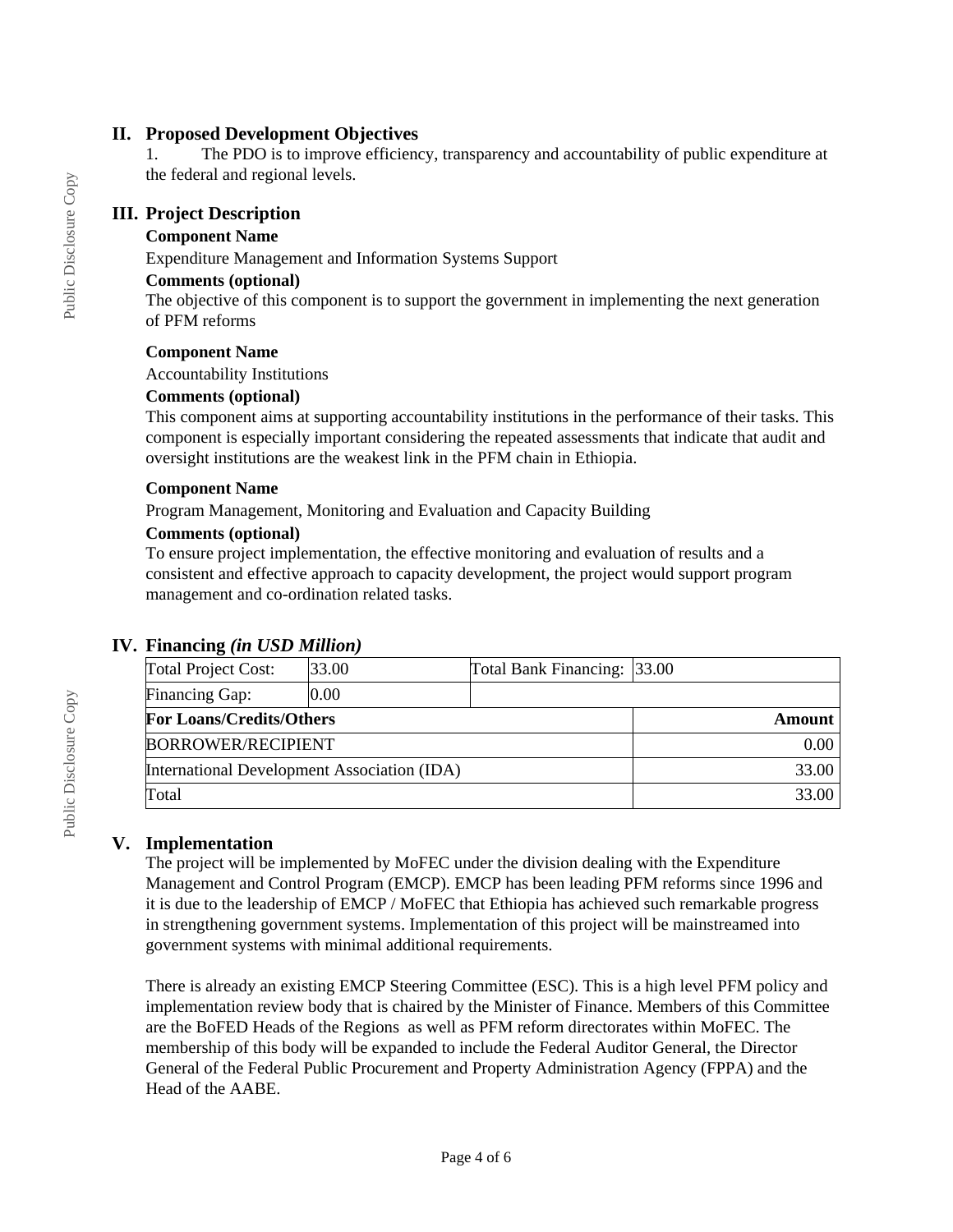The EMCP PFM Committee (EPFMC) will meet on a regular basis.

Below the EPFMC will be the PFM Project Implementation Team (PPIT) which will be housed in the EMCP Directorate. This team will be responsible for the day to day co-ordination of the project and will include as needed staff, including a Head of the PIU, and at least nine subject matter experts (including experts to be placed at OFAG) who will provide support project implementation and monitoring. All financial management and procurement issues will he handled through COPCO which is currently handling all Channel One projects, including the largest projects in the WB portfolio in Ethiopia. COPCO has regional units located in all BOFED's across Ethiopia. Its establishment around three years ago greatly improved fund flows, procurement, reporting and overall implementation. The project will also be implemented by OFAG, FPPA, FPPPDs, AABE and the regions but will be coordinated by the PPIT.

#### **VI. Safeguard Policies (including public consultation)**

| Safeguard Policies Triggered by the Project    | Yes | N <sub>0</sub>            |
|------------------------------------------------|-----|---------------------------|
| Environmental Assessment OP/BP 4.01            |     | x                         |
| Natural Habitats OP/BP 4.04                    |     | $\boldsymbol{\mathsf{x}}$ |
| Forests OP/BP 4.36                             |     | $\boldsymbol{\mathsf{x}}$ |
| Pest Management OP 4.09                        |     | $\boldsymbol{\mathsf{x}}$ |
| Physical Cultural Resources OP/BP 4.11         |     | $\boldsymbol{\mathsf{x}}$ |
| Indigenous Peoples OP/BP 4.10                  |     | x                         |
| Involuntary Resettlement OP/BP 4.12            |     | $\boldsymbol{\mathsf{x}}$ |
| Safety of Dams OP/BP 4.37                      |     | $\boldsymbol{\mathsf{x}}$ |
| Projects on International Waterways OP/BP 7.50 |     | $\boldsymbol{\mathsf{x}}$ |
| Projects in Disputed Areas OP/BP 7.60          |     | x                         |

**Comments (optional)**

#### **VII. Contact point**

#### **World Bank**

Contact: Eric Brintet Title: Lead Financial Management Spec Tel:  $5358+4157/$ <br>Email: ebrintet@wo ebrintet@worldbank.org

Contact: Yoko Kagawa Title: Senior Operations Officer<br>Tel:  $458-1923$ Tel: 458-1923<br>Email: vkagawa ykagawa@worldbank.org

# **Borrower/Client/Recipient**<br>Name: Ministry of Financ

Ministry of Finance and Economic Cooperation (MoFEC) Contact: Title: Tel: Email: